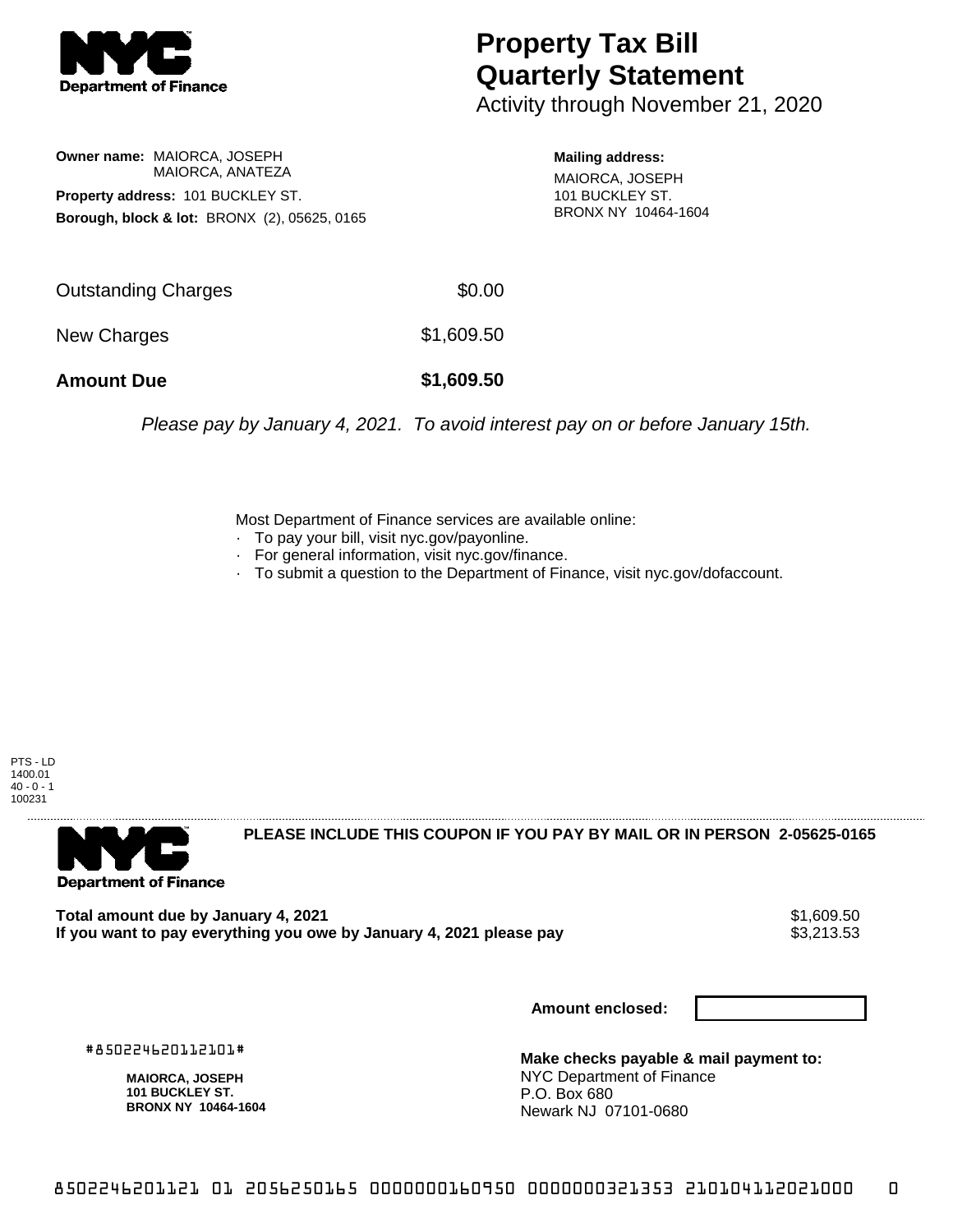

Total credit applied  $$1,628.28$ 

| <b>Billing Summary</b>                                              | <b>Activity Date Due Date</b> |                 | Amount                  |
|---------------------------------------------------------------------|-------------------------------|-----------------|-------------------------|
| Outstanding charges including interest and payments                 |                               |                 | \$0.00                  |
| <b>Finance-Property Tax</b><br><b>Adopted Tax Rate</b>              |                               | 01/01/2021      | \$1,628.28<br>$$-18.78$ |
| <b>Total amount due</b>                                             |                               |                 | \$1,609.50              |
| <b>Tax Year Charges Remaining</b>                                   | <b>Activity Date</b>          | Due Date        | Amount                  |
| Finance-Property Tax<br><b>Adopted Tax Rate</b>                     |                               | 04/01/2021      | \$1,628.28<br>$$-18.78$ |
| Total tax year charges remaining                                    |                               |                 | \$1,609.50              |
| If you want to pay everything you owe by January 4, 2021 please pay |                               |                 | \$3,213.53              |
| If you pay everything you owe by January 4, 2021, you would save:   |                               |                 | \$5.47                  |
| <b>Overpayments/Credits</b>                                         | <b>Activity Date</b>          | <b>Due Date</b> | Amount                  |
| <b>Credit Balance</b>                                               |                               | 10/01/2020      | $$-1,628.28$            |
| <b>Credit Applied</b>                                               | 10/03/2020                    |                 | \$1,628.28              |

**Total overpayments/credits remaining on account \$0.00**

## **Home banking payment instructions:**

- 1. **Log** into your bank or online bill pay website.
- 2. **Add** the new payee: NYC DOF Property Tax. Enter your account number, which is your boro, block and lot, as it appears here: 2-05625-0165 . You may also need to enter the address for the Department of Finance. The address is P.O. Box 680, Newark NJ 07101-0680.
- 3. **Schedule** your online payment using your checking or savings account.

## **Did Your Mailing Address Change?** If so, please visit us at **nyc.gov/changemailingaddress** or call **311.**

When you provide a check as payment, you authorize us either to use information from your check to make a one-time electronic fund transfer from your account or to process the payment as a check transaction.